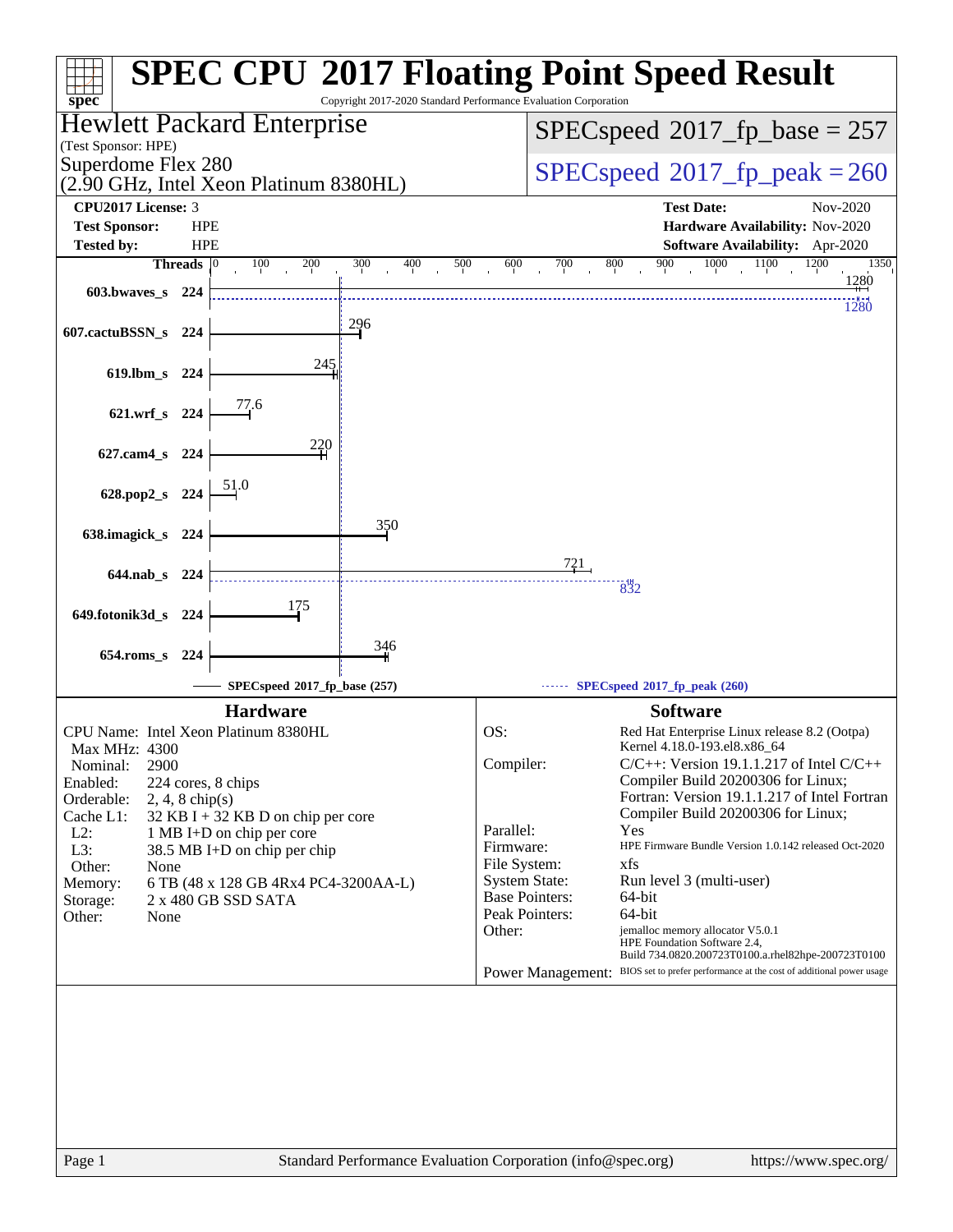Copyright 2017-2020 Standard Performance Evaluation Corporation

### Hewlett Packard Enterprise

(Test Sponsor: HPE)

**[spec](http://www.spec.org/)**

(2.90 GHz, Intel Xeon Platinum 8380HL)

**[Tested by:](http://www.spec.org/auto/cpu2017/Docs/result-fields.html#Testedby)** HPE **[Software Availability:](http://www.spec.org/auto/cpu2017/Docs/result-fields.html#SoftwareAvailability)** Apr-2020

# $SPEC speed$ <sup>®</sup> $2017$ \_fp\_base = 257

## Superdome Flex 280<br>  $\angle$  [SPECspeed](http://www.spec.org/auto/cpu2017/Docs/result-fields.html#SPECspeed2017fppeak)®2017 fp\_peak = 260

**[CPU2017 License:](http://www.spec.org/auto/cpu2017/Docs/result-fields.html#CPU2017License)** 3 **[Test Date:](http://www.spec.org/auto/cpu2017/Docs/result-fields.html#TestDate)** Nov-2020 **[Test Sponsor:](http://www.spec.org/auto/cpu2017/Docs/result-fields.html#TestSponsor)** HPE **[Hardware Availability:](http://www.spec.org/auto/cpu2017/Docs/result-fields.html#HardwareAvailability)** Nov-2020

### **[Results Table](http://www.spec.org/auto/cpu2017/Docs/result-fields.html#ResultsTable)**

|                                   | <b>Base</b>    |                |       |                |       | <b>Peak</b>    |       |                |                |              |                |              |                |              |
|-----------------------------------|----------------|----------------|-------|----------------|-------|----------------|-------|----------------|----------------|--------------|----------------|--------------|----------------|--------------|
| <b>Benchmark</b>                  | <b>Threads</b> | <b>Seconds</b> | Ratio | <b>Seconds</b> | Ratio | <b>Seconds</b> | Ratio | <b>Threads</b> | <b>Seconds</b> | <b>Ratio</b> | <b>Seconds</b> | <b>Ratio</b> | <b>Seconds</b> | <b>Ratio</b> |
| 603.bwayes s                      | 224            | 45.9           | 1280  | 46.2           | 1280  | 45.4           | 1300  | 224            | 46.1           | 1280         | 45.3           | 1300         | 46.0           | <b>1280</b>  |
| 607.cactuBSSN s                   | 224            | 56.7           | 294   | 55.8           | 299   | 56.3           | 296   | 224            | 56.7           | 294          | 55.8           | 299          | 56.3           | <u>296</u>   |
| $619.$ lbm s                      | 224            | 21.4           | 245   | 21.6           | 243   | 20.9           | 251   | 224            | 21.4           | 245          | 21.6           | 243          | 20.9           | 251          |
| $621$ wrf s                       | 224            | 170            | 77.6  | 172            | 77.0  | 169            | 78.2  | 224            | 170            | 77.6         | 172            | 77.0         | 169            | 78.2         |
| $627$ .cam $4 \text{ s}$          | 224            | 40.6           | 218   | 38.6           | 230   | 40.4           | 220   | 224            | 40.6           | 218          | 38.6           | 230          | 40.4           | 220          |
| $628.pop2_s$                      | 224            | 233            | 51.0  | 233            | 50.9  | 232            | 51.1  | 224            | <u>233</u>     | 51.0         | 233            | 50.9         | 232            | 51.1         |
| 638. imagick s                    | 224            | 41.2           | 350   | 41.2           | 350   | 41.4           | 349   | 224            | 41.2           | 350          | 41.2           | 350          | 41.4           | 349          |
| $644$ .nab s                      | 224            | 24.3           | 719   | 24.2           | 721   | 23.2           | 753   | 224            | 21.0           | 832          | 21.2           | 826          | 20.9           | 837          |
| 649.fotonik3d s                   | 224            | 52.0           | 175   | 51.9           | 176   | 52.5           | 174   | 224            | 52.0           | <u> 175</u>  | 51.9           | 176          | 52.5           | 174          |
| $654$ .roms s                     | 224            | 45.6           | 346   | 45.5           | 346   | 44.7           | 352   | 224            | 45.6           | 346          | 45.5           | <u>346</u>   | 44.7           | 352          |
| $SPECspeed*2017$ fp base =        |                |                | 257   |                |       |                |       |                |                |              |                |              |                |              |
| $SPECspeed^{\circ}2017$ fp peak = |                |                | 260   |                |       |                |       |                |                |              |                |              |                |              |

Results appear in the [order in which they were run](http://www.spec.org/auto/cpu2017/Docs/result-fields.html#RunOrder). Bold underlined text [indicates a median measurement](http://www.spec.org/auto/cpu2017/Docs/result-fields.html#Median).

### **[Submit Notes](http://www.spec.org/auto/cpu2017/Docs/result-fields.html#SubmitNotes)**

 The numactl mechanism was used to bind copies to processors. The config file option 'submit' was used to generate numactl commands to bind each copy to a specific processor. For details, please see the config file.

### **[Operating System Notes](http://www.spec.org/auto/cpu2017/Docs/result-fields.html#OperatingSystemNotes)**

 Stack size set to unlimited using "ulimit -s unlimited" Transparent Huge Pages enabled by default Prior to runcpu invocation Filesystem page cache synced and cleared with: sync; echo 3> /proc/sys/vm/drop\_caches Tuned-adm profile was set to Throughput-Performance using "tuned-adm profile throughput-performance"

### **[Environment Variables Notes](http://www.spec.org/auto/cpu2017/Docs/result-fields.html#EnvironmentVariablesNotes)**

Environment variables set by runcpu before the start of the run:  $KMP$  AFFINITY = "granularity=fine, compact" LD\_LIBRARY\_PATH = "/home/cpu2017/lib/intel64:/home/cpu2017/je5.0.1-64" MALLOC\_CONF = "retain:true" OMP\_STACKSIZE = "192M"

### **[General Notes](http://www.spec.org/auto/cpu2017/Docs/result-fields.html#GeneralNotes)**

 Binaries compiled on a system with 1x Intel Core i9-7980XE CPU + 64GB RAM memory using Redhat Enterprise Linux 8.0 NA: The test sponsor attests, as of date of publication, that CVE-2017-5754 (Meltdown)

|  | Page 2 | Standard Performance Evaluation Corporation (info@spec.org) | https://www.spec.org/ |
|--|--------|-------------------------------------------------------------|-----------------------|
|--|--------|-------------------------------------------------------------|-----------------------|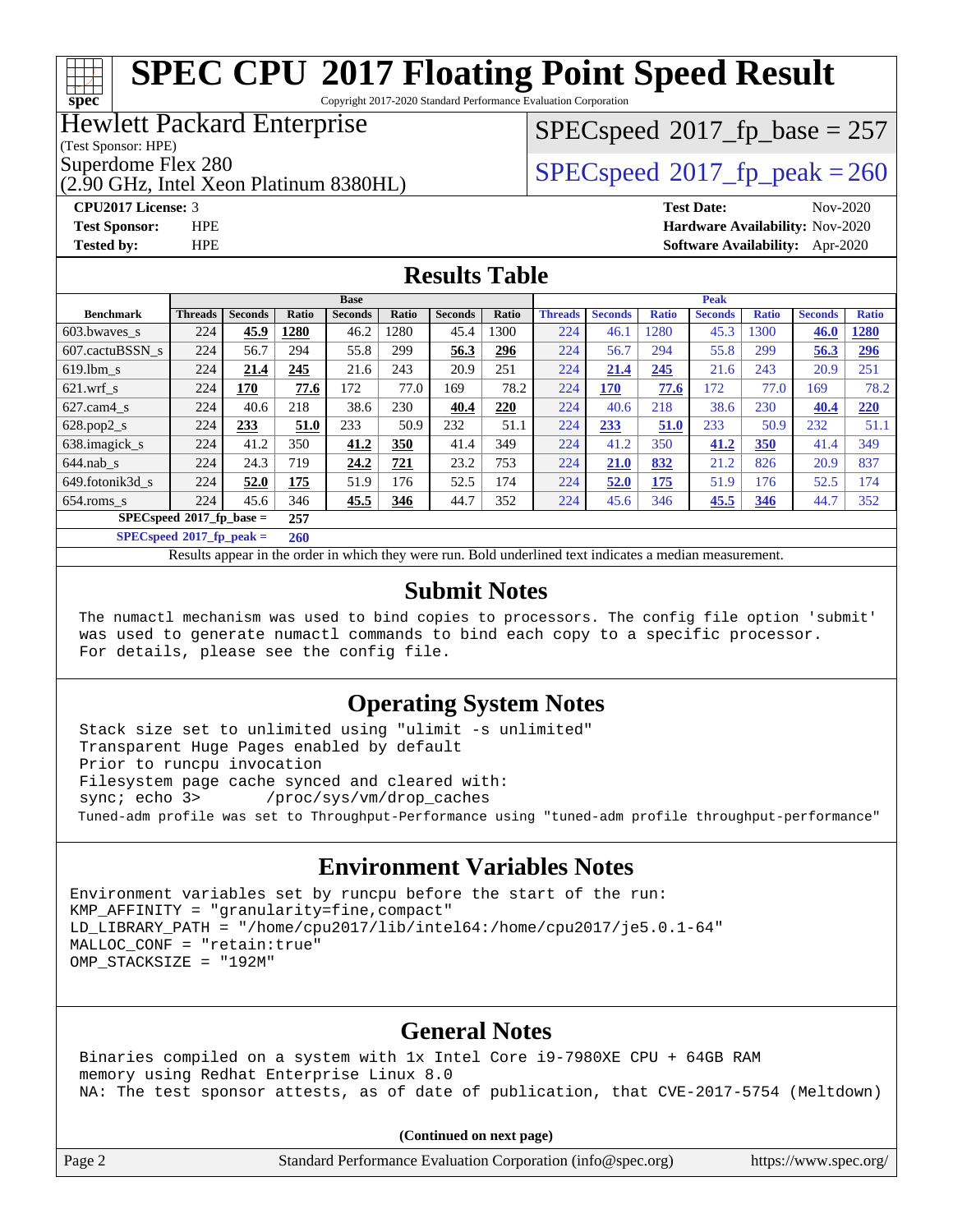Copyright 2017-2020 Standard Performance Evaluation Corporation

### Hewlett Packard Enterprise

(Test Sponsor: HPE)

**[spec](http://www.spec.org/)**

[SPECspeed](http://www.spec.org/auto/cpu2017/Docs/result-fields.html#SPECspeed2017fpbase)<sup>®</sup>2017 fp base = 257

(2.90 GHz, Intel Xeon Platinum 8380HL)

Superdome Flex 280<br>  $SPEC speed^{\circ}2017$  fp\_peak = 260

**[CPU2017 License:](http://www.spec.org/auto/cpu2017/Docs/result-fields.html#CPU2017License)** 3 **[Test Date:](http://www.spec.org/auto/cpu2017/Docs/result-fields.html#TestDate)** Nov-2020 **[Test Sponsor:](http://www.spec.org/auto/cpu2017/Docs/result-fields.html#TestSponsor)** HPE **[Hardware Availability:](http://www.spec.org/auto/cpu2017/Docs/result-fields.html#HardwareAvailability)** Nov-2020 **[Tested by:](http://www.spec.org/auto/cpu2017/Docs/result-fields.html#Testedby)** HPE **[Software Availability:](http://www.spec.org/auto/cpu2017/Docs/result-fields.html#SoftwareAvailability)** Apr-2020

### **[General Notes \(Continued\)](http://www.spec.org/auto/cpu2017/Docs/result-fields.html#GeneralNotes)**

 is mitigated in the system as tested and documented. Yes: The test sponsor attests, as of date of publication, that CVE-2017-5753 (Spectre variant 1) is mitigated in the system as tested and documented. Yes: The test sponsor attests, as of date of publication, that CVE-2017-5715 (Spectre variant 2) is mitigated in the system as tested and documented. jemalloc, a general purpose malloc implementation built with the RedHat Enterprise 7.5, and the system compiler gcc 4.8.5 sources available from jemalloc.net or<https://github.com/jemalloc/jemalloc/releases>

### **[Platform Notes](http://www.spec.org/auto/cpu2017/Docs/result-fields.html#PlatformNotes)**

 BIOS Configuration: Workload Profile set to HPC Intel Hyper-Threading set to Disabled Workload Profile set to Custom Minimum Processor Idle Power Core C-State set to C6 State Minimum Processor Idle Power Package C-State set to Package C6 (non-retention) State LLC Prefetch set to Enabled Sysinfo program /home/cpu2017/bin/sysinfo Rev: r6365 of 2019-08-21 295195f888a3d7edb1e6e46a485a0011 running on ch-622.fchst.rdlabs.hpecorp.net Tue Nov 10 15:27:58 2020 SUT (System Under Test) info as seen by some common utilities. For more information on this section, see <https://www.spec.org/cpu2017/Docs/config.html#sysinfo> From /proc/cpuinfo model name : Intel(R) Xeon(R) Platinum 8380HL CPU @ 2.90GHz 8 "physical id"s (chips) 224 "processors" cores, siblings (Caution: counting these is hw and system dependent. The following excerpts from /proc/cpuinfo might not be reliable. Use with caution.) cpu cores : 28 siblings : 28 physical 0: cores 0 1 2 3 4 5 6 8 9 10 11 12 13 14 16 17 18 19 20 21 22 24 25 26 27 28 29 30 physical 1: cores 0 1 2 3 4 5 6 8 9 10 11 12 13 14 16 17 18 19 20 21 22 24 25 26 27 28 29 30 physical 2: cores 0 1 2 3 4 5 6 8 9 10 11 12 13 14 16 17 18 19 20 21 22 24 25 26 27 28 29 30 physical 3: cores 0 1 2 3 4 5 6 8 9 10 11 12 13 14 16 17 18 19 20 21 22 24 25 26 27 28 29 30 physical 4: cores 0 1 2 3 4 5 6 8 9 10 11 12 13 14 16 17 18 19 20 21 22 24 25 26 27 28 29 30 physical 5: cores 0 1 2 3 4 5 6 8 9 10 11 12 13 14 16 17 18 19 20 21 22 24 25 26 27 **(Continued on next page)**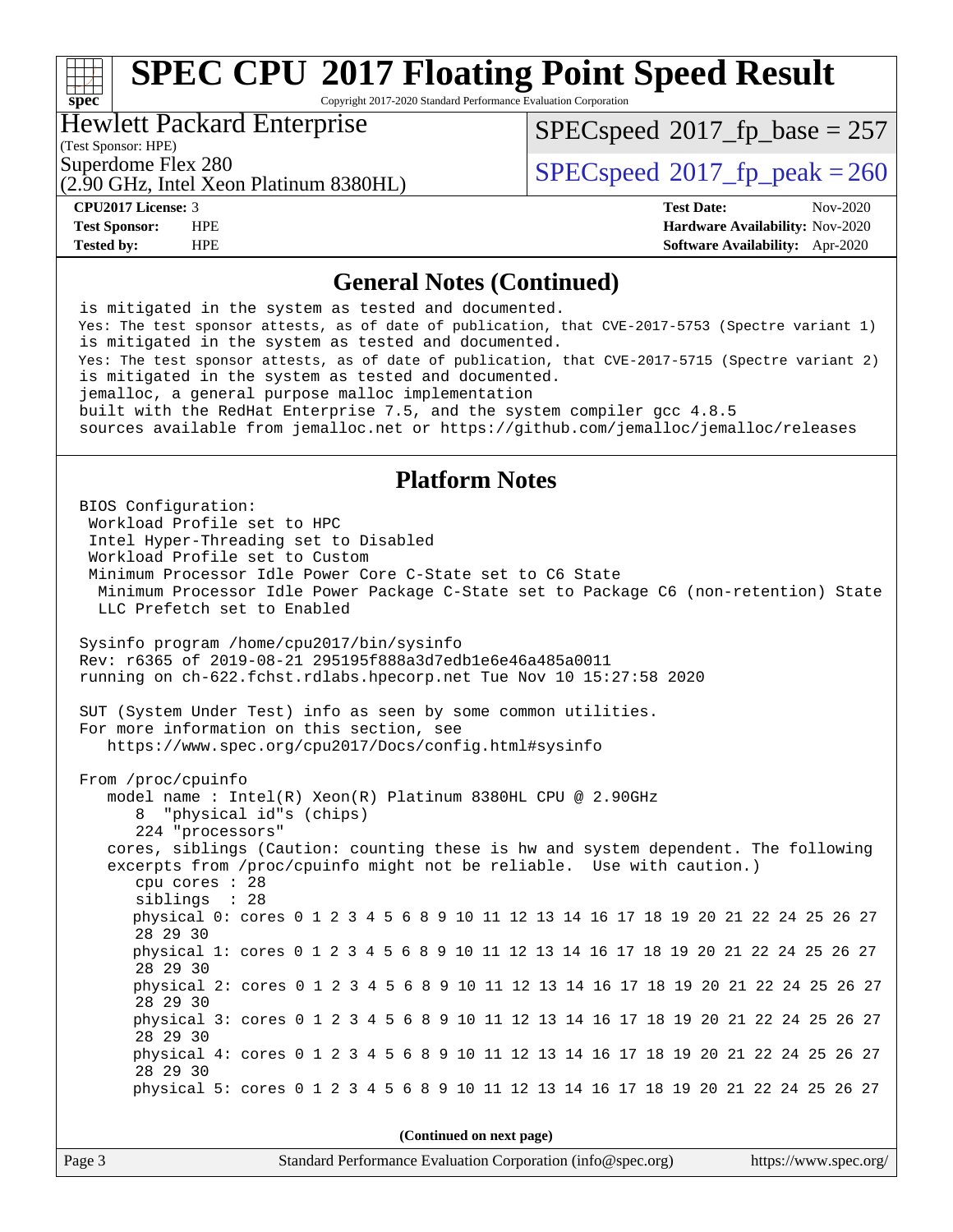### Page 4 Standard Performance Evaluation Corporation [\(info@spec.org\)](mailto:info@spec.org) <https://www.spec.org/> **[spec](http://www.spec.org/) [SPEC CPU](http://www.spec.org/auto/cpu2017/Docs/result-fields.html#SPECCPU2017FloatingPointSpeedResult)[2017 Floating Point Speed Result](http://www.spec.org/auto/cpu2017/Docs/result-fields.html#SPECCPU2017FloatingPointSpeedResult)** Copyright 2017-2020 Standard Performance Evaluation Corporation (Test Sponsor: HPE) Hewlett Packard Enterprise (2.90 GHz, Intel Xeon Platinum 8380HL) Superdome Flex 280<br>  $SPEC speed^{\circ}2017$  fp\_peak = 260 [SPECspeed](http://www.spec.org/auto/cpu2017/Docs/result-fields.html#SPECspeed2017fpbase)<sup>®</sup>2017 fp base = 257 **[CPU2017 License:](http://www.spec.org/auto/cpu2017/Docs/result-fields.html#CPU2017License)** 3 **[Test Date:](http://www.spec.org/auto/cpu2017/Docs/result-fields.html#TestDate)** Nov-2020 **[Test Sponsor:](http://www.spec.org/auto/cpu2017/Docs/result-fields.html#TestSponsor)** HPE **[Hardware Availability:](http://www.spec.org/auto/cpu2017/Docs/result-fields.html#HardwareAvailability)** Nov-2020 **[Tested by:](http://www.spec.org/auto/cpu2017/Docs/result-fields.html#Testedby)** HPE **[Software Availability:](http://www.spec.org/auto/cpu2017/Docs/result-fields.html#SoftwareAvailability)** Apr-2020 **[Platform Notes \(Continued\)](http://www.spec.org/auto/cpu2017/Docs/result-fields.html#PlatformNotes)** 28 29 30 physical 6: cores 0 1 2 3 4 5 6 8 9 10 11 12 13 14 16 17 18 19 20 21 22 24 25 26 27 28 29 30 physical 7: cores 0 1 2 3 4 5 6 8 9 10 11 12 13 14 16 17 18 19 20 21 22 24 25 26 27 28 29 30 From lscpu: Architecture: x86\_64 CPU op-mode(s): 32-bit, 64-bit Byte Order: Little Endian  $CPU(s):$  224 On-line CPU(s) list: 0-223 Thread(s) per core: 1 Core(s) per socket: 28 Socket(s): 8 NUMA node(s): 8 Vendor ID: GenuineIntel CPU family: 6 Model: 85 Model name: Intel(R) Xeon(R) Platinum 8380HL CPU @ 2.90GHz Stepping: 11 CPU MHz: 1933.110 CPU max MHz: 4300.0000 CPU min MHz: 1000.0000 BogoMIPS: 5799.75 Virtualization: VT-x L1d cache: 32K L1i cache: 32K L2 cache: 1024K L3 cache: 39424K<br>NUMA node0 CPU(s): 0-27 NUMA  $node0$   $CPU(s):$  NUMA node1 CPU(s): 28-55 NUMA node2 CPU(s): 56-83 NUMA node3 CPU(s): 84-111 NUMA node4 CPU(s): 112-139 NUMA node5 CPU(s): 140-167 NUMA node6 CPU(s): 168-195 NUMA node7 CPU(s): 196-223 Flags: fpu vme de pse tsc msr pae mce cx8 apic sep mtrr pge mca cmov pat pse36 clflush dts acpi mmx fxsr sse sse2 ss ht tm pbe syscall nx pdpe1gb rdtscp lm constant\_tsc art arch\_perfmon pebs bts rep\_good nopl xtopology nonstop\_tsc cpuid aperfmperf pni pclmulqdq dtes64 monitor ds\_cpl vmx smx est tm2 ssse3 sdbg fma cx16 xtpr pdcm pcid dca sse4\_1 sse4\_2 x2apic movbe popcnt tsc\_deadline\_timer aes xsave avx f16c rdrand lahf\_lm abm 3dnowprefetch cpuid\_fault epb cat\_l3 cdp\_l3 invpcid\_single intel\_ppin ssbd mba ibrs ibpb stibp ibrs\_enhanced tpr\_shadow vnmi flexpriority ept vpid fsgsbase tsc\_adjust bmi1 hle avx2 smep bmi2 erms invpcid rtm cqm mpx rdt\_a avx512f avx512dq rdseed adx smap clflushopt clwb intel\_pt avx512cd **(Continued on next page)**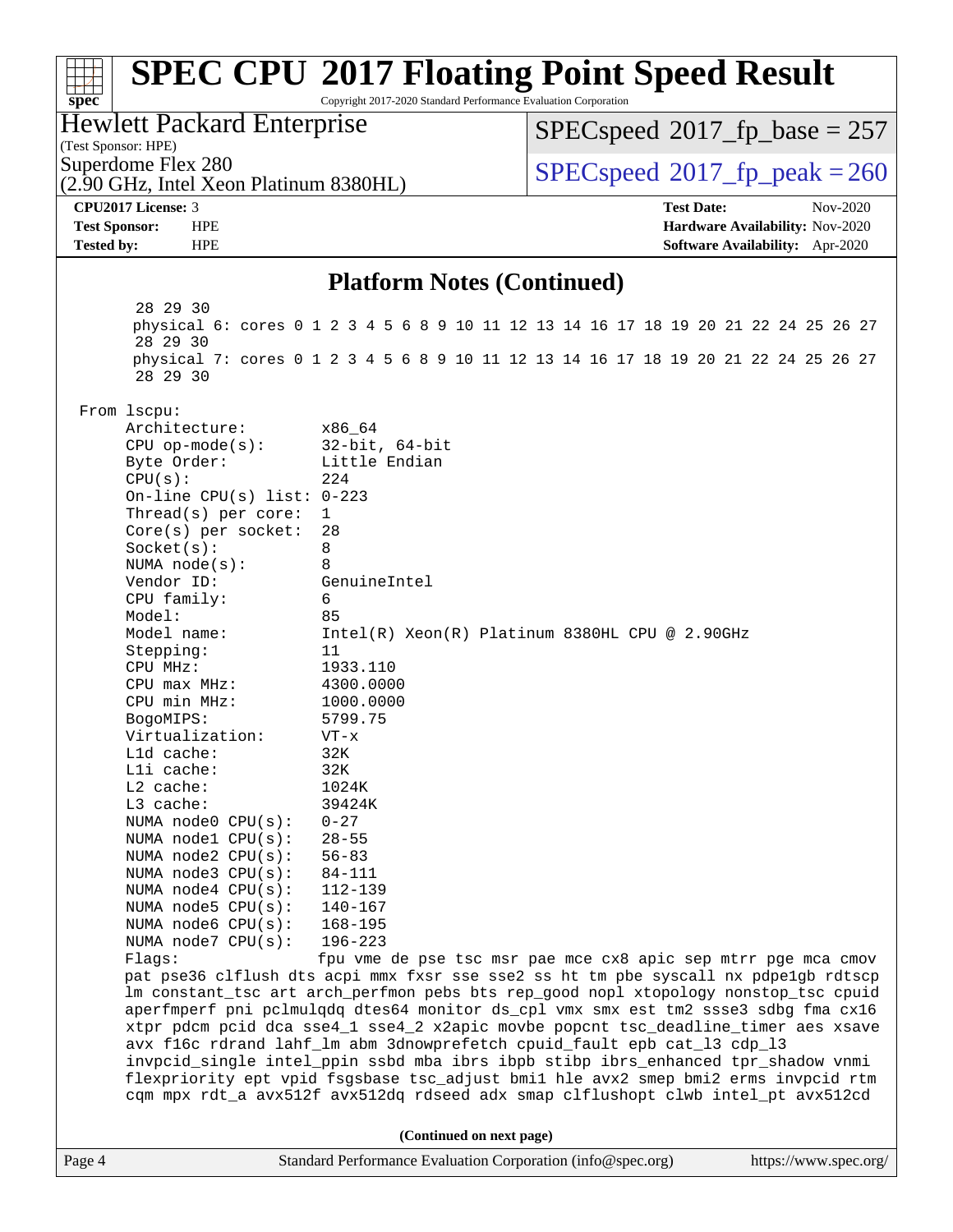Copyright 2017-2020 Standard Performance Evaluation Corporation

### Hewlett Packard Enterprise

(2.90 GHz, Intel Xeon Platinum 8380HL)

(Test Sponsor: HPE)

[SPECspeed](http://www.spec.org/auto/cpu2017/Docs/result-fields.html#SPECspeed2017fpbase)<sup>®</sup>2017 fp base = 257

Superdome Flex 280<br>  $\overline{SPEC speed}$   $\otimes$  [2017\\_fp\\_peak = 2](http://www.spec.org/auto/cpu2017/Docs/result-fields.html#SPECspeed2017fppeak)60

**[spec](http://www.spec.org/)**

**[CPU2017 License:](http://www.spec.org/auto/cpu2017/Docs/result-fields.html#CPU2017License)** 3 **[Test Date:](http://www.spec.org/auto/cpu2017/Docs/result-fields.html#TestDate)** Nov-2020 **[Test Sponsor:](http://www.spec.org/auto/cpu2017/Docs/result-fields.html#TestSponsor)** HPE **[Hardware Availability:](http://www.spec.org/auto/cpu2017/Docs/result-fields.html#HardwareAvailability)** Nov-2020 **[Tested by:](http://www.spec.org/auto/cpu2017/Docs/result-fields.html#Testedby)** HPE **[Software Availability:](http://www.spec.org/auto/cpu2017/Docs/result-fields.html#SoftwareAvailability)** Apr-2020

### **[Platform Notes \(Continued\)](http://www.spec.org/auto/cpu2017/Docs/result-fields.html#PlatformNotes)**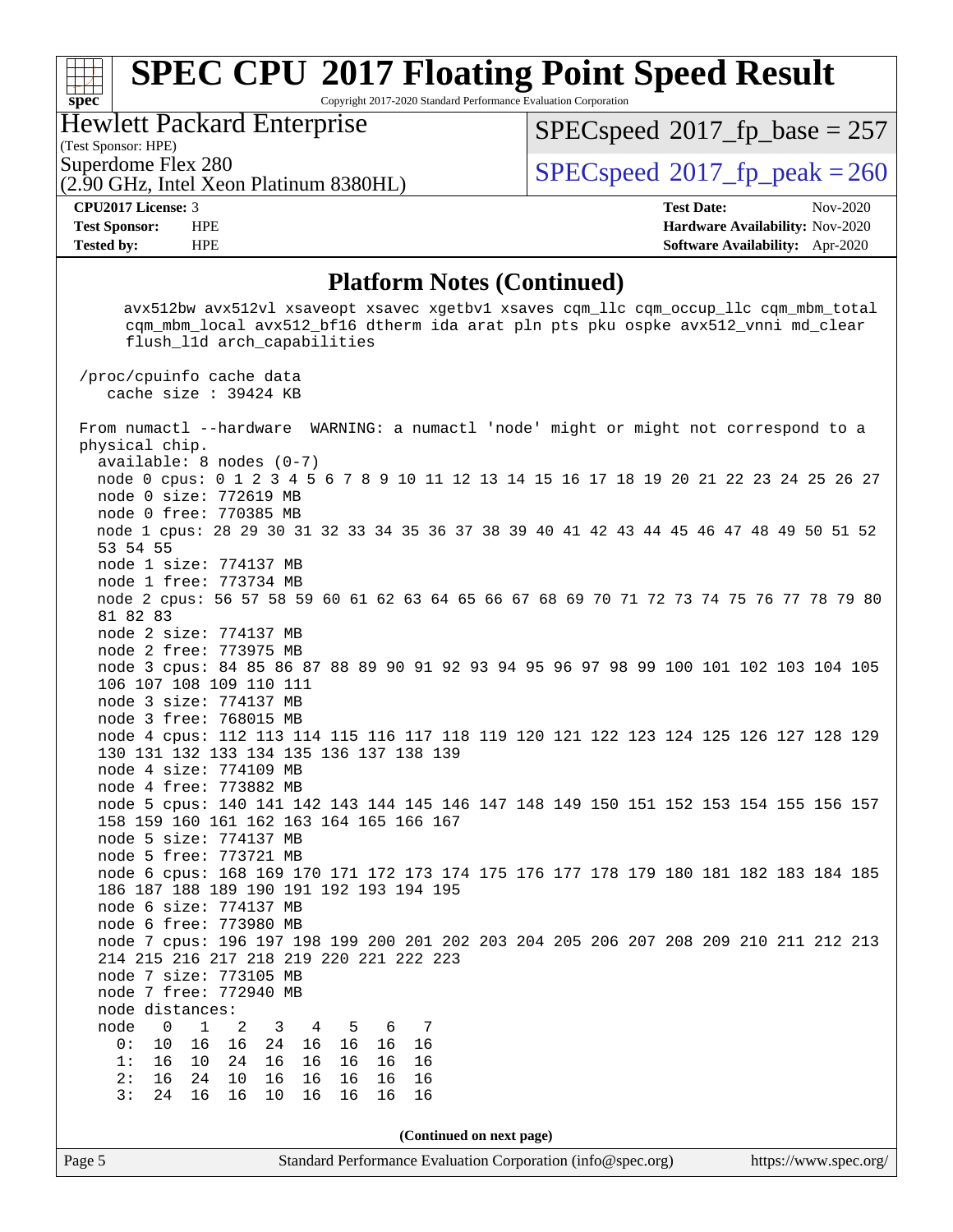| Copyright 2017-2020 Standard Performance Evaluation Corporation<br>spec <sup>®</sup>                                                                                                                                                                                                                                                                                                                                                                                                                                                                                                                                                              | <b>SPEC CPU®2017 Floating Point Speed Result</b>                                       |
|---------------------------------------------------------------------------------------------------------------------------------------------------------------------------------------------------------------------------------------------------------------------------------------------------------------------------------------------------------------------------------------------------------------------------------------------------------------------------------------------------------------------------------------------------------------------------------------------------------------------------------------------------|----------------------------------------------------------------------------------------|
| <b>Hewlett Packard Enterprise</b><br>(Test Sponsor: HPE)                                                                                                                                                                                                                                                                                                                                                                                                                                                                                                                                                                                          | $SPEC speed^{\circ}2017\_fp\_base = 257$                                               |
| Superdome Flex 280<br>(2.90 GHz, Intel Xeon Platinum 8380HL)                                                                                                                                                                                                                                                                                                                                                                                                                                                                                                                                                                                      | $SPEC speed^{\circ}2017$ fp peak = 260                                                 |
| <b>CPU2017 License: 3</b>                                                                                                                                                                                                                                                                                                                                                                                                                                                                                                                                                                                                                         | <b>Test Date:</b><br>Nov-2020                                                          |
| <b>Test Sponsor:</b><br><b>HPE</b><br>Tested by:<br><b>HPE</b>                                                                                                                                                                                                                                                                                                                                                                                                                                                                                                                                                                                    | Hardware Availability: Nov-2020<br><b>Software Availability:</b> Apr-2020              |
| <b>Platform Notes (Continued)</b>                                                                                                                                                                                                                                                                                                                                                                                                                                                                                                                                                                                                                 |                                                                                        |
| 16 16<br>16<br>16<br>4 :<br>16 16<br>10<br>24                                                                                                                                                                                                                                                                                                                                                                                                                                                                                                                                                                                                     |                                                                                        |
| 5:<br>16<br>16<br>16 16<br>10<br>24<br>16<br>16                                                                                                                                                                                                                                                                                                                                                                                                                                                                                                                                                                                                   |                                                                                        |
| 6:<br>16<br>16 16<br>24<br>10<br>16<br>16<br>16<br>7:<br>16<br>16<br>16 16<br>16<br>16<br>24<br>10                                                                                                                                                                                                                                                                                                                                                                                                                                                                                                                                                |                                                                                        |
| From /proc/meminfo                                                                                                                                                                                                                                                                                                                                                                                                                                                                                                                                                                                                                                |                                                                                        |
| 6339092208 kB<br>MemTotal:<br>HugePages_Total:<br>0                                                                                                                                                                                                                                                                                                                                                                                                                                                                                                                                                                                               |                                                                                        |
| Hugepagesize:<br>2048 kB                                                                                                                                                                                                                                                                                                                                                                                                                                                                                                                                                                                                                          |                                                                                        |
| /usr/bin/lsb_release -d<br>Red Hat Enterprise Linux release 8.2 (Ootpa)                                                                                                                                                                                                                                                                                                                                                                                                                                                                                                                                                                           |                                                                                        |
| From /etc/*release* /etc/*version*<br>hpe-foundation-release: HPE Foundation Software 2.4, Build<br>734.0820.200723T0100.a.rhel82hpe-200723T0100<br>os-release:<br>NAME="Red Hat Enterprise Linux"<br>VERSION="8.2 (Ootpa)"<br>ID="rhel"<br>ID_LIKE="fedora"<br>VERSION_ID="8.2"<br>PLATFORM_ID="platform:el8"<br>PRETTY_NAME="Red Hat Enterprise Linux 8.2 (Ootpa)"<br>ANSI_COLOR="0;31"<br>redhat-release: Red Hat Enterprise Linux release 8.2 (Ootpa)<br>system-release: Red Hat Enterprise Linux release 8.2 (Ootpa)<br>system-release-cpe: cpe:/o:redhat:enterprise_linux:8.2:ga<br>uname $-a$ :<br>UTC 2020 x86_64 x86_64 x86_64 GNU/Linux | Linux ch-622.fchst.rdlabs.hpecorp.net 4.18.0-193.el8.x86_64 #1 SMP Fri Mar 27 14:35:58 |
| Kernel self-reported vulnerability status:                                                                                                                                                                                                                                                                                                                                                                                                                                                                                                                                                                                                        |                                                                                        |
| itlb_multihit:<br>CVE-2018-3620 (L1 Terminal Fault):                                                                                                                                                                                                                                                                                                                                                                                                                                                                                                                                                                                              | Not affected<br>Not affected                                                           |
| Microarchitectural Data Sampling:                                                                                                                                                                                                                                                                                                                                                                                                                                                                                                                                                                                                                 | Not affected                                                                           |
| CVE-2017-5754 (Meltdown):                                                                                                                                                                                                                                                                                                                                                                                                                                                                                                                                                                                                                         | Not affected                                                                           |
| CVE-2018-3639 (Speculative Store Bypass): Mitigation: Speculative Store Bypass disabled                                                                                                                                                                                                                                                                                                                                                                                                                                                                                                                                                           | via prctl and seccomp                                                                  |
| $CVE-2017-5753$ (Spectre variant 1):                                                                                                                                                                                                                                                                                                                                                                                                                                                                                                                                                                                                              | Mitigation: usercopy/swapgs barriers and __user<br>pointer sanitization                |
| $CVE-2017-5715$ (Spectre variant 2):                                                                                                                                                                                                                                                                                                                                                                                                                                                                                                                                                                                                              | Mitigation: Enhanced IBRS, IBPB: conditional,<br>RSB filling                           |
| tsx_async_abort:                                                                                                                                                                                                                                                                                                                                                                                                                                                                                                                                                                                                                                  | Not affected                                                                           |
|                                                                                                                                                                                                                                                                                                                                                                                                                                                                                                                                                                                                                                                   |                                                                                        |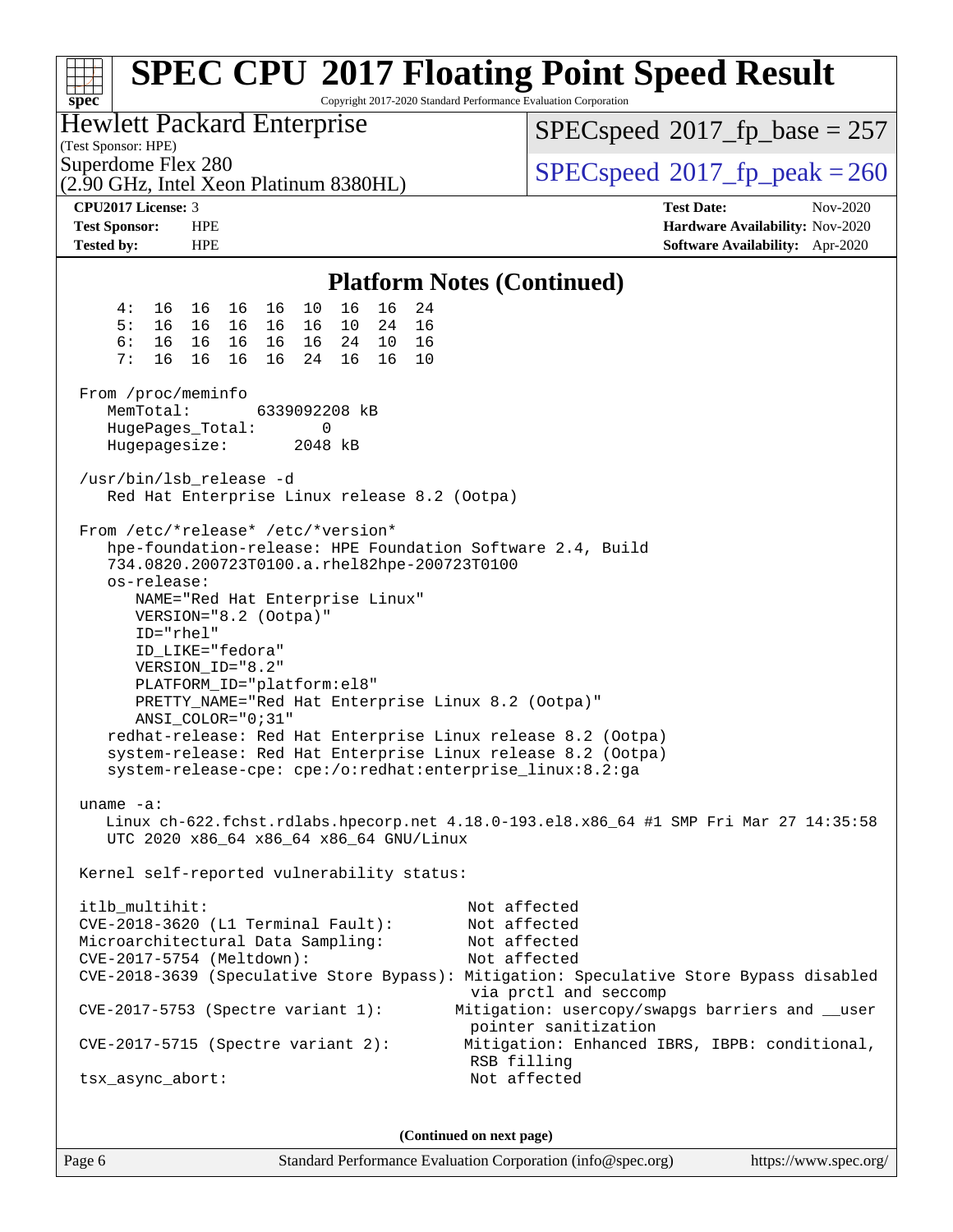| <b>SPEC CPU®2017 Floating Point Speed Result</b><br>Copyright 2017-2020 Standard Performance Evaluation Corporation<br>$spec^*$                                                                                                                                                                                                                                                                                                                                                                                                                                      |                                                                                                     |  |  |  |  |
|----------------------------------------------------------------------------------------------------------------------------------------------------------------------------------------------------------------------------------------------------------------------------------------------------------------------------------------------------------------------------------------------------------------------------------------------------------------------------------------------------------------------------------------------------------------------|-----------------------------------------------------------------------------------------------------|--|--|--|--|
| <b>Hewlett Packard Enterprise</b><br>(Test Sponsor: HPE)                                                                                                                                                                                                                                                                                                                                                                                                                                                                                                             | $SPEC speed^{\circ}2017$ [p_base = 257                                                              |  |  |  |  |
| Superdome Flex 280<br>(2.90 GHz, Intel Xeon Platinum 8380HL)                                                                                                                                                                                                                                                                                                                                                                                                                                                                                                         | $SPEC speed^{\circ}2017$ _fp_peak = 260                                                             |  |  |  |  |
| CPU2017 License: 3<br><b>Test Sponsor:</b><br><b>HPE</b><br><b>HPE</b><br><b>Tested by:</b>                                                                                                                                                                                                                                                                                                                                                                                                                                                                          | <b>Test Date:</b><br>Nov-2020<br>Hardware Availability: Nov-2020<br>Software Availability: Apr-2020 |  |  |  |  |
| <b>Platform Notes (Continued)</b>                                                                                                                                                                                                                                                                                                                                                                                                                                                                                                                                    |                                                                                                     |  |  |  |  |
| run-level 3 Nov 10 11:36                                                                                                                                                                                                                                                                                                                                                                                                                                                                                                                                             |                                                                                                     |  |  |  |  |
| SPEC is set to: /home/cpu2017<br>Size Used Avail Use% Mounted on<br>Filesystem<br>Type<br>/dev/mapper/rhel-home xfs<br>392G 263G 130G 68% / home                                                                                                                                                                                                                                                                                                                                                                                                                     |                                                                                                     |  |  |  |  |
| From /sys/devices/virtual/dmi/id<br>BIOS:<br>HPE Bundle:1.0.142 SFW:008.000.189.000.2010080501 10/08/2020<br>Vendor:<br>HPE<br>Product: Superdome Flex 280<br>Product Family: 1590PID02020001<br>Serial: 5UF0090539                                                                                                                                                                                                                                                                                                                                                  |                                                                                                     |  |  |  |  |
| Additional information from dmidecode follows. WARNING: Use caution when you interpret<br>this section. The 'dmidecode' program reads system data which is "intended to allow<br>hardware to be accurately determined", but the intent may not be met, as there are<br>frequent changes to hardware, firmware, and the "DMTF SMBIOS" standard.<br>Memory:<br>48x Hynix HMABAGL7ABR4N-XN 128 GB 4 rank 3200<br>48x NO DIMM NO DIMM<br>(End of data from sysinfo program)                                                                                              |                                                                                                     |  |  |  |  |
| <b>Compiler Version Notes</b>                                                                                                                                                                                                                                                                                                                                                                                                                                                                                                                                        |                                                                                                     |  |  |  |  |
| 619.1bm_s(base, peak) 638.imagick_s(base, peak)<br>$\mathsf{C}$<br>644.nab_s(base, peak)                                                                                                                                                                                                                                                                                                                                                                                                                                                                             |                                                                                                     |  |  |  |  |
| Intel(R) C Intel(R) 64 Compiler for applications running on Intel(R) 64,<br>Version 19.1.1.217 Build 20200306<br>Copyright (C) 1985-2020 Intel Corporation. All rights reserved.<br>________________________________                                                                                                                                                                                                                                                                                                                                                 |                                                                                                     |  |  |  |  |
| $C++$ , C, Fortran   607.cactuBSSN_s(base, peak)                                                                                                                                                                                                                                                                                                                                                                                                                                                                                                                     |                                                                                                     |  |  |  |  |
| Intel(R) $C++$ Intel(R) 64 Compiler for applications running on Intel(R) 64,<br>Version 19.1.1.217 Build 20200306<br>Copyright (C) 1985-2020 Intel Corporation. All rights reserved.<br>Intel(R) C Intel(R) 64 Compiler for applications running on Intel(R) 64,<br>Version 19.1.1.217 Build 20200306<br>Copyright (C) 1985-2020 Intel Corporation. All rights reserved.<br>$Intel(R)$ Fortran Intel(R) 64 Compiler for applications running on Intel(R)<br>64, Version 19.1.1.217 Build 20200306<br>Copyright (C) 1985-2020 Intel Corporation. All rights reserved. |                                                                                                     |  |  |  |  |
| (Continued on next page)                                                                                                                                                                                                                                                                                                                                                                                                                                                                                                                                             |                                                                                                     |  |  |  |  |
| Page 7<br>Standard Performance Evaluation Corporation (info@spec.org)                                                                                                                                                                                                                                                                                                                                                                                                                                                                                                | https://www.spec.org/                                                                               |  |  |  |  |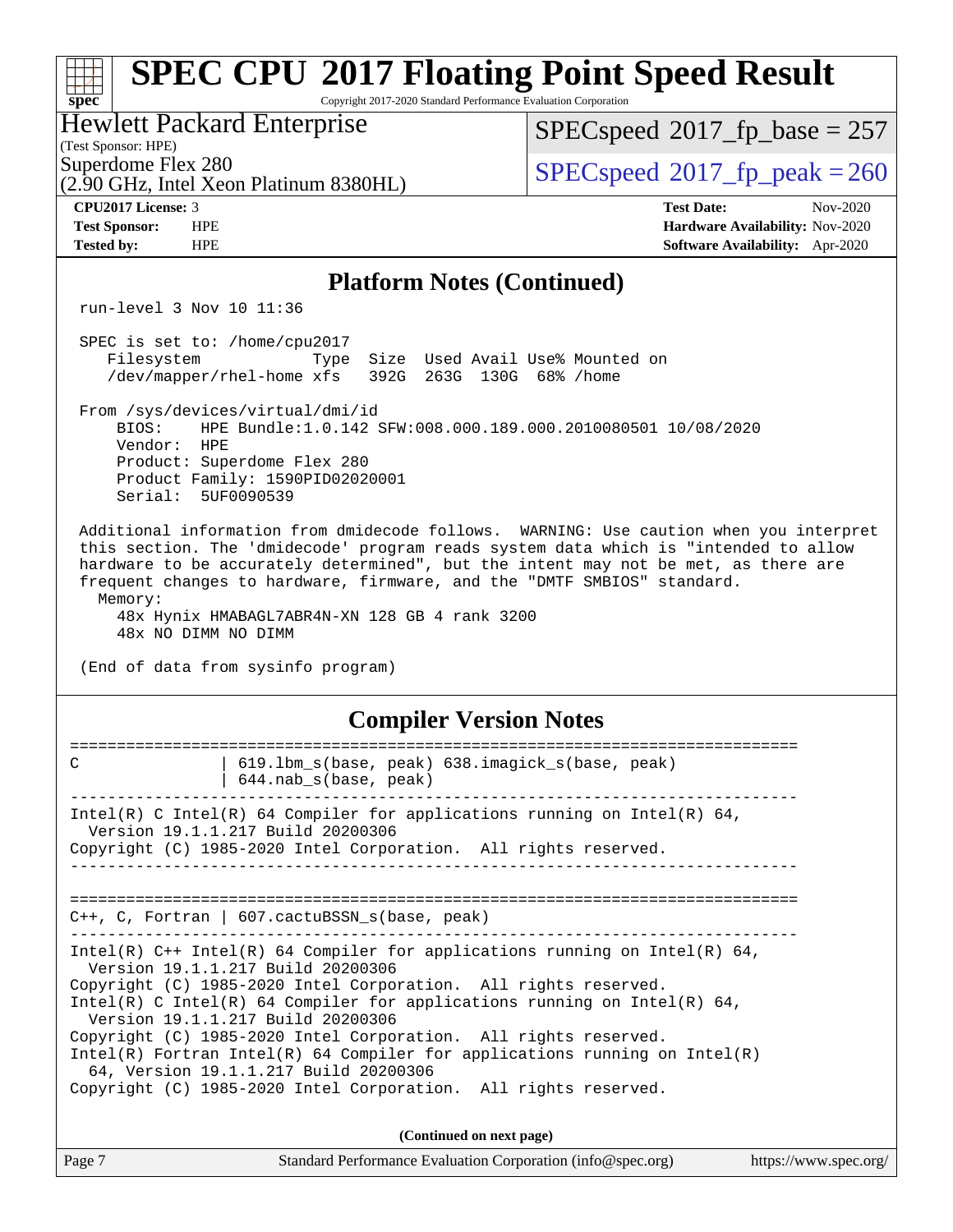| $spec^*$                                                                             | <b>SPEC CPU®2017 Floating Point Speed Result</b><br>Copyright 2017-2020 Standard Performance Evaluation Corporation                                                                                                                                                                                                                                                          |                   |                                                                                |  |  |  |
|--------------------------------------------------------------------------------------|------------------------------------------------------------------------------------------------------------------------------------------------------------------------------------------------------------------------------------------------------------------------------------------------------------------------------------------------------------------------------|-------------------|--------------------------------------------------------------------------------|--|--|--|
|                                                                                      | <b>Hewlett Packard Enterprise</b>                                                                                                                                                                                                                                                                                                                                            |                   | $SPEC speed^{\circ}2017$ _fp_base = 257                                        |  |  |  |
| (Test Sponsor: HPE)<br>Superdome Flex 280                                            | (2.90 GHz, Intel Xeon Platinum 8380HL)                                                                                                                                                                                                                                                                                                                                       |                   | $SPEC speed^{\circ}2017$ _fp_peak = 260                                        |  |  |  |
| CPU2017 License: 3<br><b>Test Sponsor:</b><br><b>HPE</b><br><b>Tested by:</b><br>HPE |                                                                                                                                                                                                                                                                                                                                                                              | <b>Test Date:</b> | Nov-2020<br>Hardware Availability: Nov-2020<br>Software Availability: Apr-2020 |  |  |  |
|                                                                                      | <b>Compiler Version Notes (Continued)</b>                                                                                                                                                                                                                                                                                                                                    |                   |                                                                                |  |  |  |
|                                                                                      |                                                                                                                                                                                                                                                                                                                                                                              |                   |                                                                                |  |  |  |
| Fortran                                                                              | 603.bwaves_s(base, peak) 649.fotonik3d_s(base, peak)<br>654.roms_s(base, peak)                                                                                                                                                                                                                                                                                               |                   |                                                                                |  |  |  |
|                                                                                      | $Intel(R)$ Fortran Intel(R) 64 Compiler for applications running on Intel(R)<br>64, Version 19.1.1.217 Build 20200306<br>Copyright (C) 1985-2020 Intel Corporation. All rights reserved.                                                                                                                                                                                     |                   |                                                                                |  |  |  |
| Fortran, C                                                                           | 621.wrf_s(base, peak) 627.cam4_s(base, peak)<br>628.pop2_s(base, peak)                                                                                                                                                                                                                                                                                                       |                   |                                                                                |  |  |  |
|                                                                                      | $Intel(R)$ Fortran Intel(R) 64 Compiler for applications running on Intel(R)<br>64, Version 19.1.1.217 Build 20200306<br>Copyright (C) 1985-2020 Intel Corporation. All rights reserved.<br>Intel(R) C Intel(R) 64 Compiler for applications running on Intel(R) 64,<br>Version 19.1.1.217 Build 20200306<br>Copyright (C) 1985-2020 Intel Corporation. All rights reserved. |                   |                                                                                |  |  |  |
| C benchmarks:<br>icc                                                                 | <b>Base Compiler Invocation</b>                                                                                                                                                                                                                                                                                                                                              |                   |                                                                                |  |  |  |
| Fortran benchmarks:<br>ifort                                                         |                                                                                                                                                                                                                                                                                                                                                                              |                   |                                                                                |  |  |  |
| Benchmarks using both Fortran and C:<br>ifort icc                                    |                                                                                                                                                                                                                                                                                                                                                                              |                   |                                                                                |  |  |  |
| Benchmarks using Fortran, C, and C++:<br>icpc icc ifort                              |                                                                                                                                                                                                                                                                                                                                                                              |                   |                                                                                |  |  |  |
| 603.bwaves_s: -DSPEC_LP64<br>607.cactuBSSN_s: -DSPEC_LP64<br>619.lbm_s: -DSPEC_LP64  | <b>Base Portability Flags</b><br>621.wrf_s: -DSPEC_LP64 -DSPEC_CASE_FLAG -convert big_endian                                                                                                                                                                                                                                                                                 |                   |                                                                                |  |  |  |
|                                                                                      | (Continued on next page)                                                                                                                                                                                                                                                                                                                                                     |                   |                                                                                |  |  |  |
| Page 8                                                                               | Standard Performance Evaluation Corporation (info@spec.org)                                                                                                                                                                                                                                                                                                                  |                   | https://www.spec.org/                                                          |  |  |  |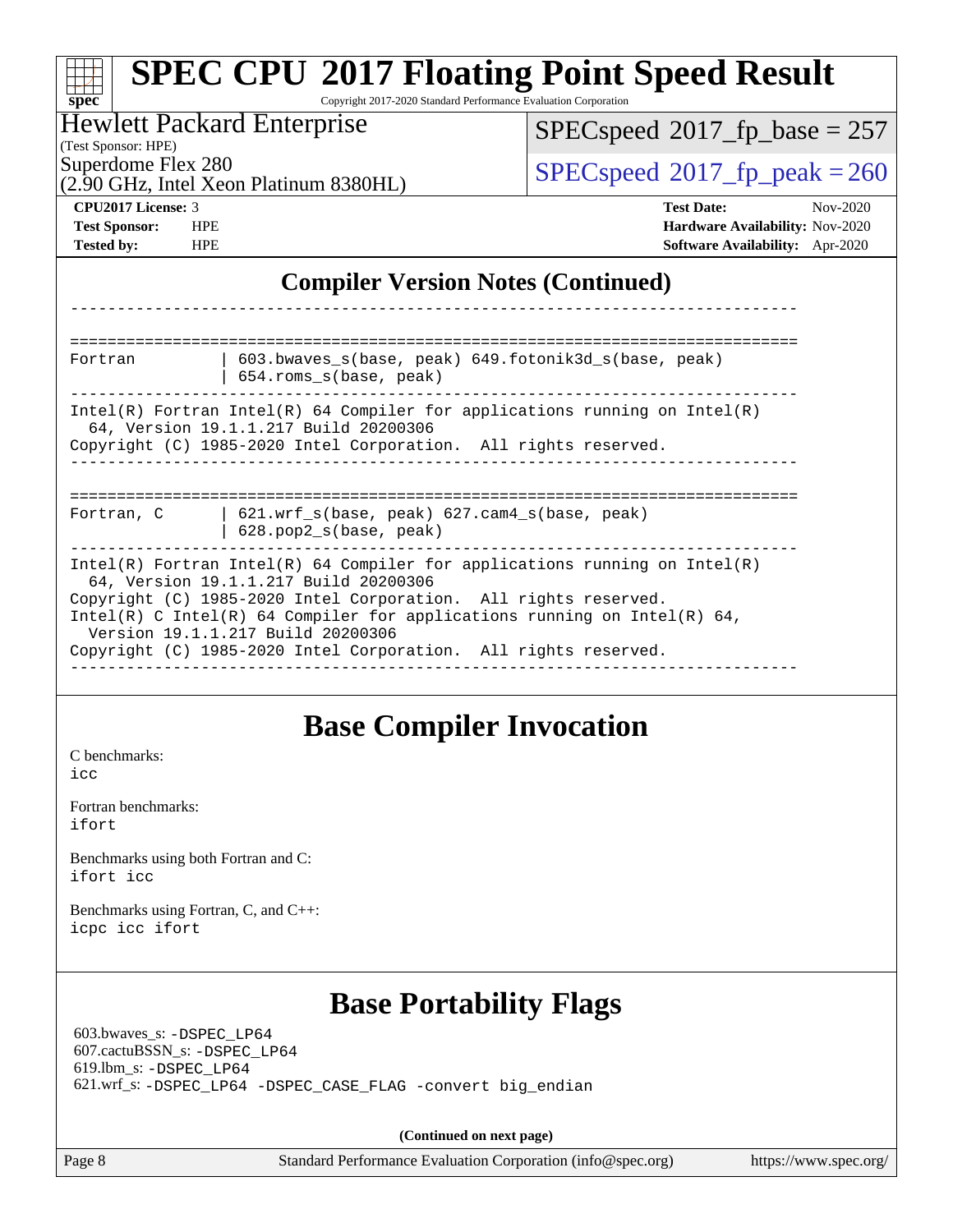# **[spec](http://www.spec.org/)**

# **[SPEC CPU](http://www.spec.org/auto/cpu2017/Docs/result-fields.html#SPECCPU2017FloatingPointSpeedResult)[2017 Floating Point Speed Result](http://www.spec.org/auto/cpu2017/Docs/result-fields.html#SPECCPU2017FloatingPointSpeedResult)**

Copyright 2017-2020 Standard Performance Evaluation Corporation

### Hewlett Packard Enterprise

(Test Sponsor: HPE)

[SPECspeed](http://www.spec.org/auto/cpu2017/Docs/result-fields.html#SPECspeed2017fpbase)<sup>®</sup>2017 fp base = 257

(2.90 GHz, Intel Xeon Platinum 8380HL)

Superdome Flex 280<br>  $\angle$  [SPECspeed](http://www.spec.org/auto/cpu2017/Docs/result-fields.html#SPECspeed2017fppeak)®2017 fp\_peak = 260

**[CPU2017 License:](http://www.spec.org/auto/cpu2017/Docs/result-fields.html#CPU2017License)** 3 **[Test Date:](http://www.spec.org/auto/cpu2017/Docs/result-fields.html#TestDate)** Nov-2020 **[Test Sponsor:](http://www.spec.org/auto/cpu2017/Docs/result-fields.html#TestSponsor)** HPE **[Hardware Availability:](http://www.spec.org/auto/cpu2017/Docs/result-fields.html#HardwareAvailability)** Nov-2020 **[Tested by:](http://www.spec.org/auto/cpu2017/Docs/result-fields.html#Testedby)** HPE **[Software Availability:](http://www.spec.org/auto/cpu2017/Docs/result-fields.html#SoftwareAvailability)** Apr-2020

# **[Base Portability Flags \(Continued\)](http://www.spec.org/auto/cpu2017/Docs/result-fields.html#BasePortabilityFlags)**

 627.cam4\_s: [-DSPEC\\_LP64](http://www.spec.org/cpu2017/results/res2020q4/cpu2017-20201123-24429.flags.html#suite_basePORTABILITY627_cam4_s_DSPEC_LP64) [-DSPEC\\_CASE\\_FLAG](http://www.spec.org/cpu2017/results/res2020q4/cpu2017-20201123-24429.flags.html#b627.cam4_s_baseCPORTABILITY_DSPEC_CASE_FLAG) 628.pop2\_s: [-DSPEC\\_LP64](http://www.spec.org/cpu2017/results/res2020q4/cpu2017-20201123-24429.flags.html#suite_basePORTABILITY628_pop2_s_DSPEC_LP64) [-DSPEC\\_CASE\\_FLAG](http://www.spec.org/cpu2017/results/res2020q4/cpu2017-20201123-24429.flags.html#b628.pop2_s_baseCPORTABILITY_DSPEC_CASE_FLAG) [-convert big\\_endian](http://www.spec.org/cpu2017/results/res2020q4/cpu2017-20201123-24429.flags.html#user_baseFPORTABILITY628_pop2_s_convert_big_endian_c3194028bc08c63ac5d04de18c48ce6d347e4e562e8892b8bdbdc0214820426deb8554edfa529a3fb25a586e65a3d812c835984020483e7e73212c4d31a38223) [-assume byterecl](http://www.spec.org/cpu2017/results/res2020q4/cpu2017-20201123-24429.flags.html#user_baseFPORTABILITY628_pop2_s_assume_byterecl_7e47d18b9513cf18525430bbf0f2177aa9bf368bc7a059c09b2c06a34b53bd3447c950d3f8d6c70e3faf3a05c8557d66a5798b567902e8849adc142926523472) 638.imagick\_s: [-DSPEC\\_LP64](http://www.spec.org/cpu2017/results/res2020q4/cpu2017-20201123-24429.flags.html#suite_basePORTABILITY638_imagick_s_DSPEC_LP64) 644.nab\_s: [-DSPEC\\_LP64](http://www.spec.org/cpu2017/results/res2020q4/cpu2017-20201123-24429.flags.html#suite_basePORTABILITY644_nab_s_DSPEC_LP64) 649.fotonik3d\_s: [-DSPEC\\_LP64](http://www.spec.org/cpu2017/results/res2020q4/cpu2017-20201123-24429.flags.html#suite_basePORTABILITY649_fotonik3d_s_DSPEC_LP64) 654.roms\_s: [-DSPEC\\_LP64](http://www.spec.org/cpu2017/results/res2020q4/cpu2017-20201123-24429.flags.html#suite_basePORTABILITY654_roms_s_DSPEC_LP64)

# **[Base Optimization Flags](http://www.spec.org/auto/cpu2017/Docs/result-fields.html#BaseOptimizationFlags)**

### [C benchmarks](http://www.spec.org/auto/cpu2017/Docs/result-fields.html#Cbenchmarks):

[-m64](http://www.spec.org/cpu2017/results/res2020q4/cpu2017-20201123-24429.flags.html#user_CCbase_m64-icc) [-std=c11](http://www.spec.org/cpu2017/results/res2020q4/cpu2017-20201123-24429.flags.html#user_CCbase_std-icc-std_0e1c27790398a4642dfca32ffe6c27b5796f9c2d2676156f2e42c9c44eaad0c049b1cdb667a270c34d979996257aeb8fc440bfb01818dbc9357bd9d174cb8524) [-xCORE-AVX512](http://www.spec.org/cpu2017/results/res2020q4/cpu2017-20201123-24429.flags.html#user_CCbase_f-xCORE-AVX512) [-ipo](http://www.spec.org/cpu2017/results/res2020q4/cpu2017-20201123-24429.flags.html#user_CCbase_f-ipo) [-O3](http://www.spec.org/cpu2017/results/res2020q4/cpu2017-20201123-24429.flags.html#user_CCbase_f-O3) [-no-prec-div](http://www.spec.org/cpu2017/results/res2020q4/cpu2017-20201123-24429.flags.html#user_CCbase_f-no-prec-div) [-qopt-prefetch](http://www.spec.org/cpu2017/results/res2020q4/cpu2017-20201123-24429.flags.html#user_CCbase_f-qopt-prefetch) [-ffinite-math-only](http://www.spec.org/cpu2017/results/res2020q4/cpu2017-20201123-24429.flags.html#user_CCbase_f_finite_math_only_cb91587bd2077682c4b38af759c288ed7c732db004271a9512da14a4f8007909a5f1427ecbf1a0fb78ff2a814402c6114ac565ca162485bbcae155b5e4258871) [-qopt-mem-layout-trans=4](http://www.spec.org/cpu2017/results/res2020q4/cpu2017-20201123-24429.flags.html#user_CCbase_f-qopt-mem-layout-trans_fa39e755916c150a61361b7846f310bcdf6f04e385ef281cadf3647acec3f0ae266d1a1d22d972a7087a248fd4e6ca390a3634700869573d231a252c784941a8) [-qopenmp](http://www.spec.org/cpu2017/results/res2020q4/cpu2017-20201123-24429.flags.html#user_CCbase_qopenmp_16be0c44f24f464004c6784a7acb94aca937f053568ce72f94b139a11c7c168634a55f6653758ddd83bcf7b8463e8028bb0b48b77bcddc6b78d5d95bb1df2967) [-DSPEC\\_OPENMP](http://www.spec.org/cpu2017/results/res2020q4/cpu2017-20201123-24429.flags.html#suite_CCbase_DSPEC_OPENMP) [-mbranches-within-32B-boundaries](http://www.spec.org/cpu2017/results/res2020q4/cpu2017-20201123-24429.flags.html#user_CCbase_f-mbranches-within-32B-boundaries)

### [Fortran benchmarks](http://www.spec.org/auto/cpu2017/Docs/result-fields.html#Fortranbenchmarks):

```
-m64 -Wl,-z,muldefs -DSPEC_OPENMP -xCORE-AVX512 -ipo -O3
-no-prec-div -qopt-prefetch -ffinite-math-only
-qopt-mem-layout-trans=4 -qopenmp -nostandard-realloc-lhs
-mbranches-within-32B-boundaries -L/usr/local/jemalloc64-5.0.1/lib
-ljemalloc
```
[Benchmarks using both Fortran and C](http://www.spec.org/auto/cpu2017/Docs/result-fields.html#BenchmarksusingbothFortranandC):

```
-m64 -std=c11 -Wl,-z,muldefs -xCORE-AVX512 -ipo -O3 -no-prec-div
-qopt-prefetch -ffinite-math-only -qopt-mem-layout-trans=4 -qopenmp
-DSPEC_OPENMP -mbranches-within-32B-boundaries -nostandard-realloc-lhs
-L/usr/local/jemalloc64-5.0.1/lib -ljemalloc
```
[Benchmarks using Fortran, C, and C++:](http://www.spec.org/auto/cpu2017/Docs/result-fields.html#BenchmarksusingFortranCandCXX)

```
-m64 -std=c11 -Wl,-z,muldefs -xCORE-AVX512 -ipo -O3 -no-prec-div
-qopt-prefetch -ffinite-math-only -qopt-mem-layout-trans=4 -qopenmp
-DSPEC_OPENMP -mbranches-within-32B-boundaries -nostandard-realloc-lhs
-L/usr/local/jemalloc64-5.0.1/lib -ljemalloc
```
# **[Peak Compiler Invocation](http://www.spec.org/auto/cpu2017/Docs/result-fields.html#PeakCompilerInvocation)**

[C benchmarks](http://www.spec.org/auto/cpu2017/Docs/result-fields.html#Cbenchmarks): [icc](http://www.spec.org/cpu2017/results/res2020q4/cpu2017-20201123-24429.flags.html#user_CCpeak_intel_icc_66fc1ee009f7361af1fbd72ca7dcefbb700085f36577c54f309893dd4ec40d12360134090235512931783d35fd58c0460139e722d5067c5574d8eaf2b3e37e92)

[Fortran benchmarks](http://www.spec.org/auto/cpu2017/Docs/result-fields.html#Fortranbenchmarks): [ifort](http://www.spec.org/cpu2017/results/res2020q4/cpu2017-20201123-24429.flags.html#user_FCpeak_intel_ifort_8111460550e3ca792625aed983ce982f94888b8b503583aa7ba2b8303487b4d8a21a13e7191a45c5fd58ff318f48f9492884d4413fa793fd88dd292cad7027ca)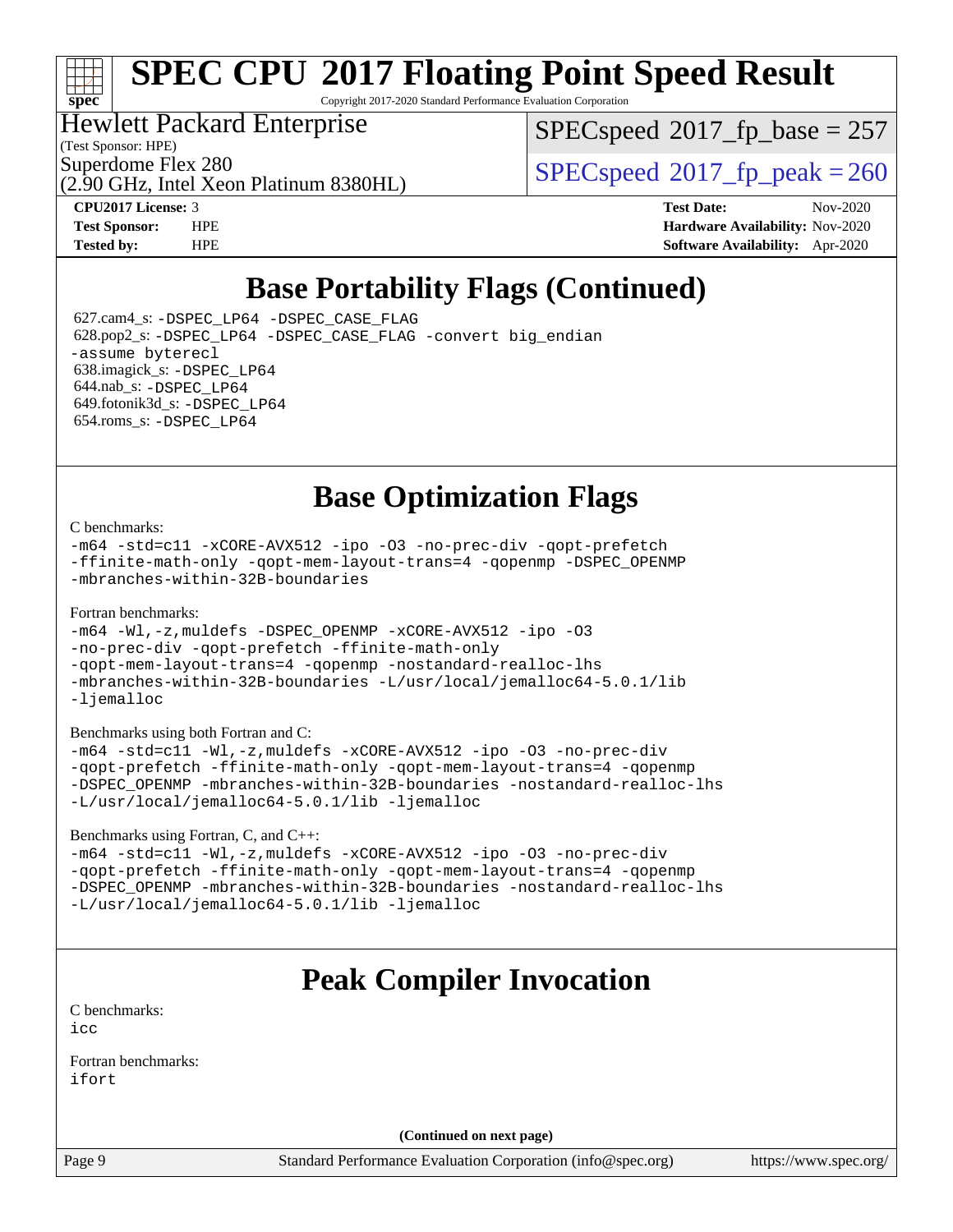Copyright 2017-2020 Standard Performance Evaluation Corporation

### Hewlett Packard Enterprise

(Test Sponsor: HPE)

**[spec](http://www.spec.org/)**

[SPECspeed](http://www.spec.org/auto/cpu2017/Docs/result-fields.html#SPECspeed2017fpbase)<sup>®</sup>2017 fp base = 257

(2.90 GHz, Intel Xeon Platinum 8380HL)

Superdome Flex 280<br>  $SPEC speed^{\circ}2017$  fp\_peak = 260

**[CPU2017 License:](http://www.spec.org/auto/cpu2017/Docs/result-fields.html#CPU2017License)** 3 **[Test Date:](http://www.spec.org/auto/cpu2017/Docs/result-fields.html#TestDate)** Nov-2020 **[Test Sponsor:](http://www.spec.org/auto/cpu2017/Docs/result-fields.html#TestSponsor)** HPE **[Hardware Availability:](http://www.spec.org/auto/cpu2017/Docs/result-fields.html#HardwareAvailability)** Nov-2020 **[Tested by:](http://www.spec.org/auto/cpu2017/Docs/result-fields.html#Testedby)** HPE **[Software Availability:](http://www.spec.org/auto/cpu2017/Docs/result-fields.html#SoftwareAvailability)** Apr-2020

# **[Peak Compiler Invocation \(Continued\)](http://www.spec.org/auto/cpu2017/Docs/result-fields.html#PeakCompilerInvocation)**

[Benchmarks using both Fortran and C](http://www.spec.org/auto/cpu2017/Docs/result-fields.html#BenchmarksusingbothFortranandC): [ifort](http://www.spec.org/cpu2017/results/res2020q4/cpu2017-20201123-24429.flags.html#user_CC_FCpeak_intel_ifort_8111460550e3ca792625aed983ce982f94888b8b503583aa7ba2b8303487b4d8a21a13e7191a45c5fd58ff318f48f9492884d4413fa793fd88dd292cad7027ca) [icc](http://www.spec.org/cpu2017/results/res2020q4/cpu2017-20201123-24429.flags.html#user_CC_FCpeak_intel_icc_66fc1ee009f7361af1fbd72ca7dcefbb700085f36577c54f309893dd4ec40d12360134090235512931783d35fd58c0460139e722d5067c5574d8eaf2b3e37e92)

[Benchmarks using Fortran, C, and C++:](http://www.spec.org/auto/cpu2017/Docs/result-fields.html#BenchmarksusingFortranCandCXX) [icpc](http://www.spec.org/cpu2017/results/res2020q4/cpu2017-20201123-24429.flags.html#user_CC_CXX_FCpeak_intel_icpc_c510b6838c7f56d33e37e94d029a35b4a7bccf4766a728ee175e80a419847e808290a9b78be685c44ab727ea267ec2f070ec5dc83b407c0218cded6866a35d07) [icc](http://www.spec.org/cpu2017/results/res2020q4/cpu2017-20201123-24429.flags.html#user_CC_CXX_FCpeak_intel_icc_66fc1ee009f7361af1fbd72ca7dcefbb700085f36577c54f309893dd4ec40d12360134090235512931783d35fd58c0460139e722d5067c5574d8eaf2b3e37e92) [ifort](http://www.spec.org/cpu2017/results/res2020q4/cpu2017-20201123-24429.flags.html#user_CC_CXX_FCpeak_intel_ifort_8111460550e3ca792625aed983ce982f94888b8b503583aa7ba2b8303487b4d8a21a13e7191a45c5fd58ff318f48f9492884d4413fa793fd88dd292cad7027ca)

**[Peak Portability Flags](http://www.spec.org/auto/cpu2017/Docs/result-fields.html#PeakPortabilityFlags)**

Same as Base Portability Flags

## **[Peak Optimization Flags](http://www.spec.org/auto/cpu2017/Docs/result-fields.html#PeakOptimizationFlags)**

[C benchmarks](http://www.spec.org/auto/cpu2017/Docs/result-fields.html#Cbenchmarks):

 $619.$ lbm\_s: basepeak = yes

638.imagick\_s: basepeak = yes

```
 644.nab_s: -m64 -std=c11 -Wl,-z,muldefs -xCORE-AVX512 -ipo -O3
-no-prec-div -qopt-prefetch -ffinite-math-only
-qopt-mem-layout-trans=4 -qopenmp -DSPEC_OPENMP
-mbranches-within-32B-boundaries
-L/usr/local/jemalloc64-5.0.1/lib -ljemalloc
```
[Fortran benchmarks](http://www.spec.org/auto/cpu2017/Docs/result-fields.html#Fortranbenchmarks):

```
 603.bwaves_s: -m64 -Wl,-z,muldefs -prof-gen(pass 1) -prof-use(pass 2)
-ipo-xCORE-AVX512
-O3 -no-prec-div -qopt-prefetch -ffinite-math-only
-qopt-mem-layout-trans=4 -qopenmp -nostandard-realloc-lhs
-mbranches-within-32B-boundaries
-L/usr/local/jemalloc64-5.0.1/lib -ljemalloc
```
 $649.$ fotonik $3d$ <sub>-</sub>s: basepeak = yes

654.roms\_s: basepeak = yes

[Benchmarks using both Fortran and C](http://www.spec.org/auto/cpu2017/Docs/result-fields.html#BenchmarksusingbothFortranandC):

 $621.wrf_s$ : basepeak = yes